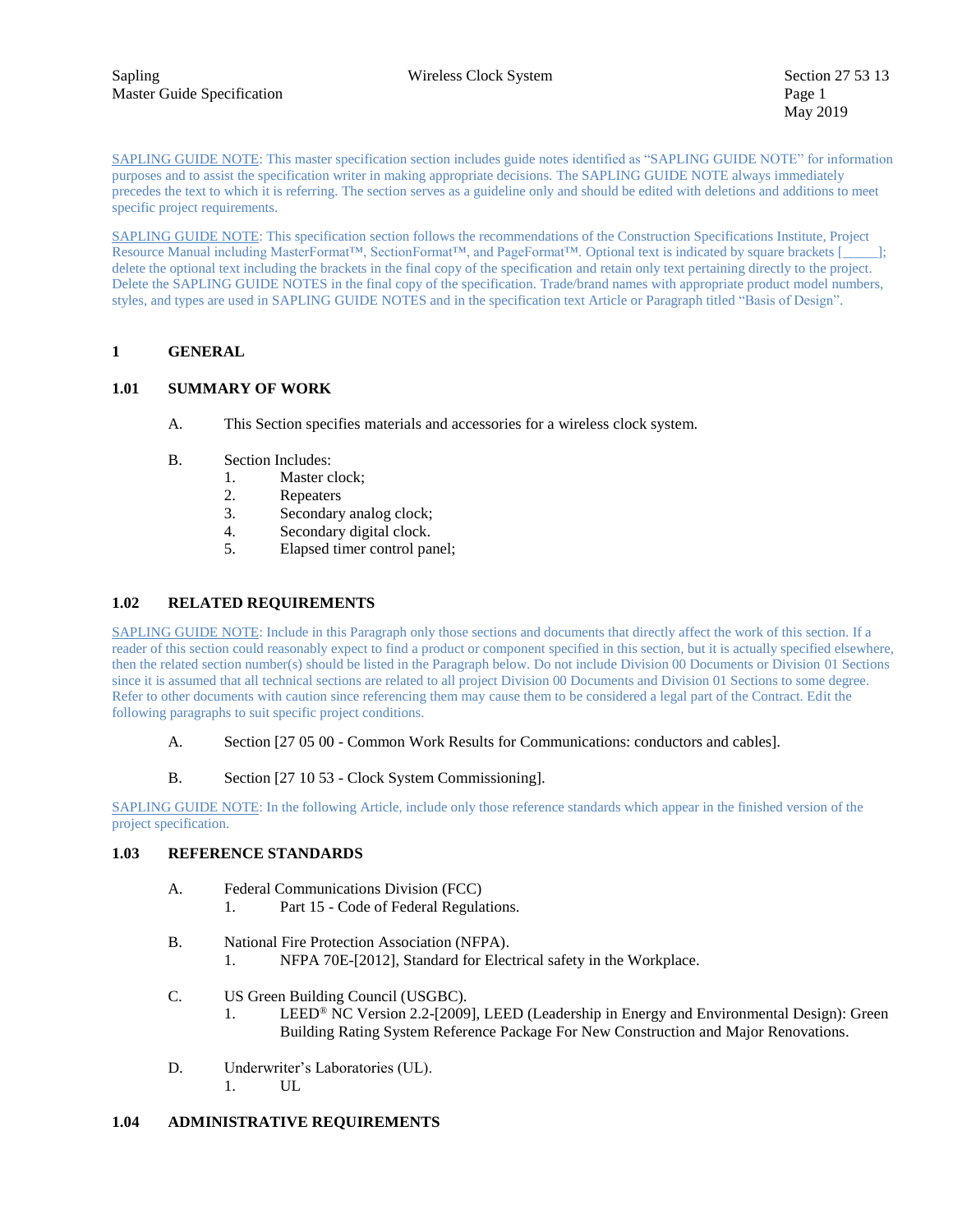A. Co-ordination: Co-ordinate work of this Section with communications and electronics work and with work of other trades for proper time and sequence to avoid construction delays.

SAPLING GUIDE NOTE: The pre-installation meeting may be deleted if the size and complexity of the project does not require prior coordination and review of the barrier system installation.

- B. Pre-installation Meeting: Convene pre-installation meeting after Award of Contract and [one week] before starting work of this Section to verify project requirements, substrate conditions and coordination with other building sub-trades, and to review manufacturer's written installation instructions.
	- 1. Comply with Section 01 31 19 Project Meetings and co-ordinate with other similar pre-installation meetings.
	- 2. Notify attendees 2 weeks prior to meeting and ensure meeting attendees include as minimum:
	- 3. Ensure meeting agenda includes review of methods and procedures related to insulation installation including co-ordination with related work.
	- 4. Record meeting proceedings including corrective measures and other actions required to ensure successful completion of work and distribute to each attendee within 1 week of meeting.

SAPLING GUIDE NOTE: Article below includes submittal of relevant data to be furnished by Contractor.

# **1.05 ACTION AND INFORMATIONAL SUBMITTALS**

- A. Make submittals in accordance with Contract Conditions and Section 01 33 00 Submittal Procedures.
- B. Product Data: Submit product data including manufacturer's literature for clock system materials and accessories, indicating compliance with specified requirements and material characteristics.
	- 1. Submit list on clock system manufacturer's letterhead of materials and accessories to be incorporated into Work.
	- 2. Include product name.
	- 3. Include preparation instructions and recommendations, installation methods, and storage and handling requirements.
	- 4. Include contact information for manufacturer and their representative for this Project.
- C. Shop Drawings: Submit shop drawings with information as follows:
	- 1. Diagram of proposed system showing system platform appliance, communication pathway, and schedule of individual device locations.
	- 2. Indicate integration with the Owner's network and servers. Include line diagram of network relationships.
	- 3. Show system power requirements.
- D. Samples:
	- 1. Submit one sample of each type of device used on project. Samples will be returned Contractor for incorporation into the Work after Consultant's review.
- E. Test Reports:
	- 1. Submit evaluation and test reports or other independent testing agency reports showing compliance with specified performance characteristics and physical properties.
- F. Subcontractor Experience: Submit verification of communication and electronics subcontractor's experience.
- G. Manufacturer's Authorization: Submit verification of communication and electronics subcontractor's authorization from clock system manufacturer to perform Work of this section.
- H. Sustainable Design (LEED). 1. LEED Submittals: In accordance with Section [01 35 21 – LEED Requirements]

#### **1.06 CLOSEOUT SUBMITTALS**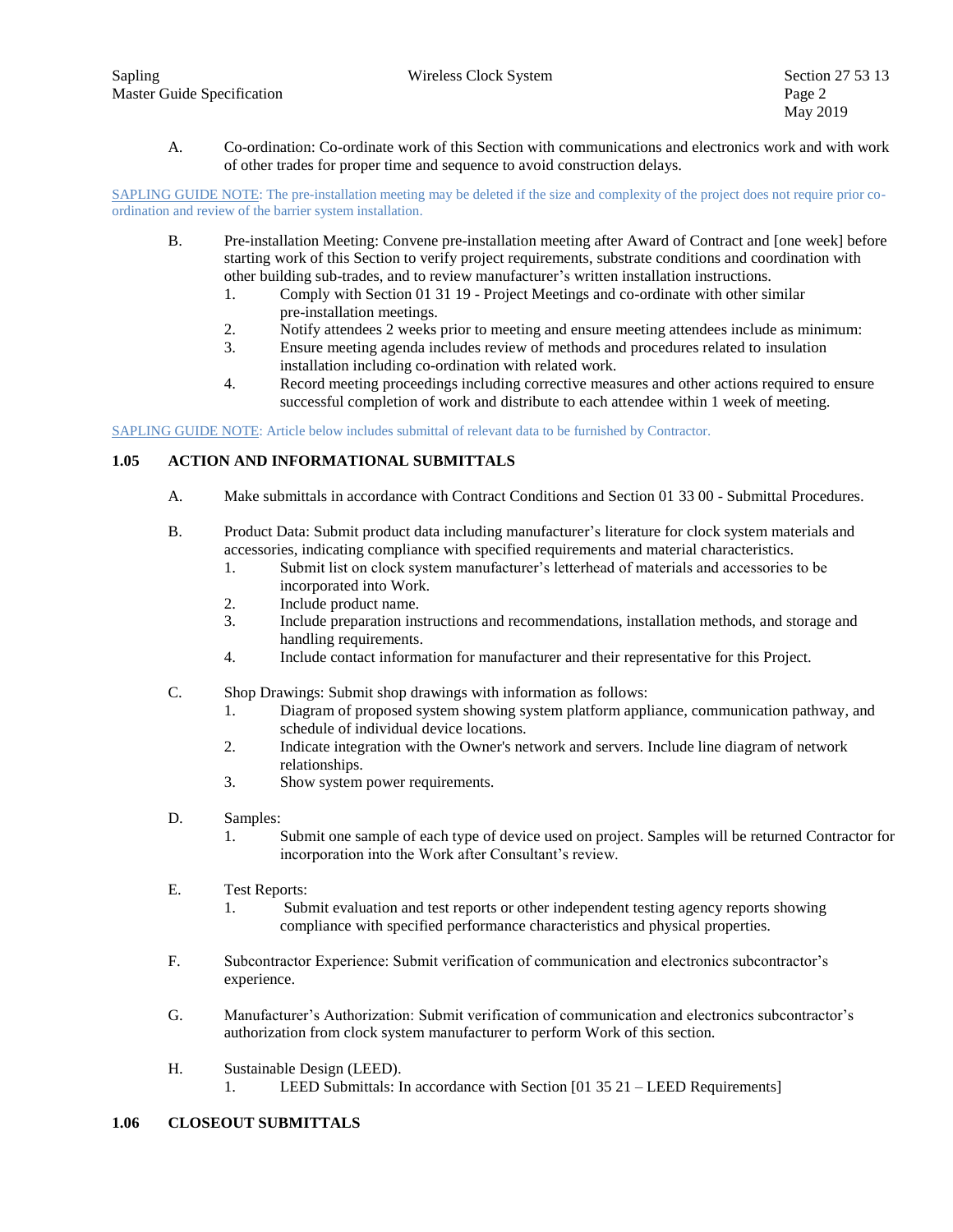A. Operation and Maintenance Data: Supply maintenance data for clock system for incorporation into manual specified in Section 01 78 00 - Closeout Submittals.

SAPLING GUIDE NOTE: If LEED is not a part of the project delete the following Paragraph in its entirety as well as the reference standards in 1.03.

- B. Sustainable Design Closeout Documentation (LEED).
	- 1. Provide calculations on end-of-project recycling rates, salvage rates, and landfill rates for work of this Section demonstrating percentage of construction wastes which were recycled.
	- 2. Submit verification from recycling facility showing receipt of materials.
- C. Record Documentation: In accordance with Section 01 78 00 Closeout Submittals.
	- 1. List materials used in clock system work.
	- 2. Warranty: Submit warranty documents specified.

# **1.07 QUALITY ASSURANCE**

- A. Communications and Electronics Subcontractor Quality Assurance:
	- 1. Work experience of [3] years minimum with work similar to work of this Section.
		- 2. Manufacturer's authorization to perform work of this section.
- B. Supplier's Accreditation: Use only suppliers accredited by clock system manufacturer.
- C. Supplier's Maintenance Requirements:
	- 1. Ensure local supplier has adequate facility for storage of spare parts for clock system.

SAPLING GUIDE NOTE: If LEED is not a part of the project delete the following Paragraph in its entirety as well as the reference standards in Articles 1.03 and 1.05.

- D. Sustainability Standards Certification (LEED).
	- 1. LEED submittals: In accordance with Section [01 35 21 LEED Requirements].

SAPLING GUIDE NOTE: The following Article although not part of Quality Assurance, can be used to enhance the quality of materials by ensuring that they are delivered and handled properly at the work site.

# **1.08 DELIVERY STORAGE AND HANDLING**

- A. Delivery and Acceptance Requirements:
	- 1. Deliver material in accordance with Section 01 61 00 Common Product Requirements.
	- 2. Deliver materials and accessories in clock system manufacture's original packaging with identification labels intact and to suit project.
	- 3. Ensure clock system materials are not exposed to moisture during delivery.
	- 4. Replace damaged clock system materials.
- B. Storage and Handling Requirements: Store materials off ground in dry location and protected from exposure to fumes and harmful weather conditions and at temperature conditions recommended by manufacturer.
	- 1. Store in original packaging until installed.
- C. Packaging Waste Management:

SAPLING GUIDE NOTE: For smaller projects that do not have a separate Section for waste management and disposal, delete the following paragraph.

- 1. Separate and recycle waste packaging materials in accordance with Section [01 74 19 - Construction Waste Management and Disposal].
- 2. Remove waste packaging materials from site and dispose of packaging materials at appropriate recycling facilities.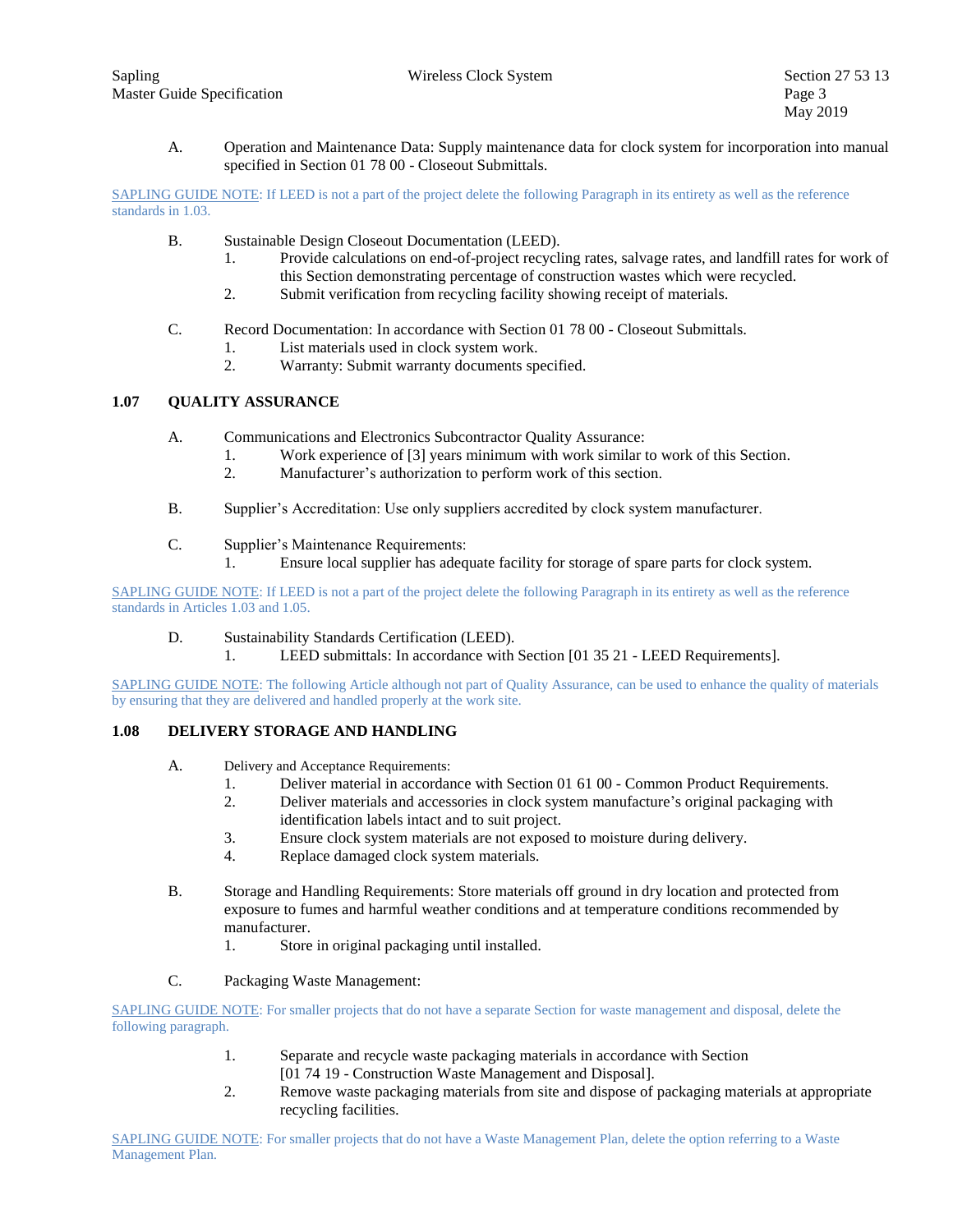3. Collect and separate for disposal, paper and plastic material in appropriate on-site storage containers for recycling [in accordance with Waste Management Plan].

## **1.09 WARRANTY**

- A. Project Warranty: Refer to Contract Conditions for project warranty provisions.
- B. Manufacturer's warranty: Submit, for Owner's acceptance, manufacturer's standard warranty document executed by authorized company official. Manufacturer's warranty is in addition to and not intended to limit other rights Owner may have under Contract Conditions.

SAPLING GUIDE NOTE: Co-ordinate article below with manufacturer's warranty requirements.

C. Warranty period: [2] years commencing on Date of Purchase.

## **2 PRODUCTS**

## **2.01 MANUFACTURER**

A. Manufacturer: Sapling Inc., 670 Louis Drive, Warminster, Pennsylvania 18974, USA, Phone: 1-215-322- 6063, URL: [www.sapling-inc.com.](http://www.sapling-inc.com/)

#### **2.02 SYSTEM REQUIREMENTS**

A. Ensure clock system components are designed to operate as a wireless clock system and as part of complete system including "fail-proof" design to ensure power interruption does not cause system failure.

SAPLING GUIDE NOTE: Use the following paragraph only if system is being installed as part of a renovation in an existing building.

- B. Ensure system can work in conjunction with existing wiring.
- C. Ensure system synchronizes all clocks and devices to each other.
- D. Ensure system does not require FCC licensing.

SAPLING GUIDE NOTE: Select the frequency range below that is allowed as a free-license range in the location the clocks will be installed. The 915-928 MHz frequency range is typically used in the United States, Canada, and some Latin American countries. Other countries typically use the 2.4 GHz frequency range.

- E. Ensure system works in [915-928 MHz] [2.4 GHz] frequency range.
- F. Ensure system uses frequency-hopping technology.
- G. Ensure system is capable of correcting clocks immediately upon receipt of wireless signal.
	- 1. Analog and digital clocks automatically correct themselves on receipt of wireless signal.
	- 2. Include built-in closed-loop system in analog clocks capable of allowing clocks to detect position of hands and bring clocks to correct time even if clocks are manually altered.
	- 3. Ensure analog clocks have diagnostic function capable of allowing user to view how long since clock received wireless signal.
	- 4. Ensure analog clocks are capable of functional tests of electronics and gears.
- H. Ensure each individual product is bench tested at manufacturer's facility.
	- 1. Random testing is unacceptable.
- I. Ensure each product is designed, assembled and tested in the United States of America.
- J. Basis of Design: Sapling Inc., Wireless Clock System.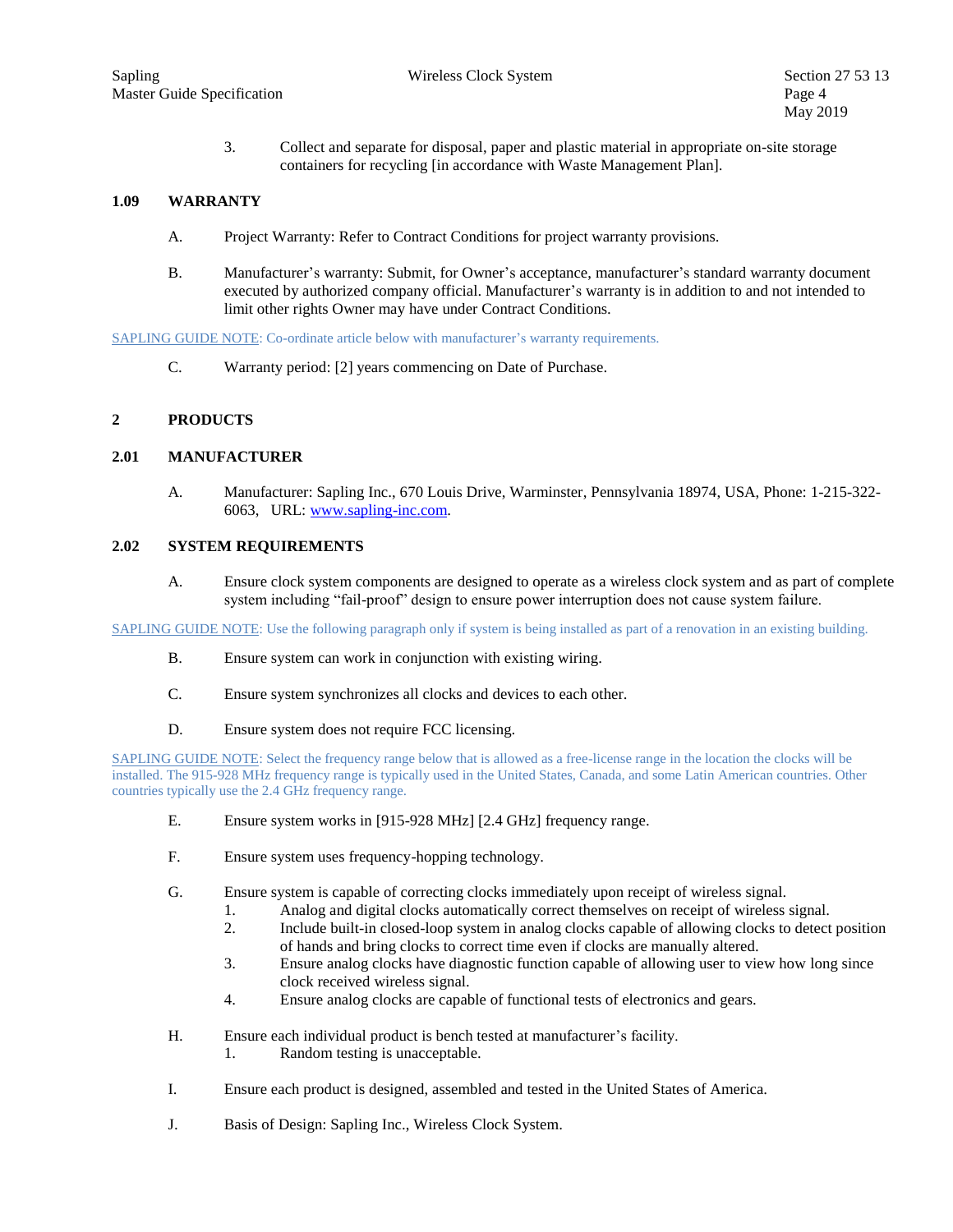# **2.03 MASTER CLOCK**

SAPLING GUIDE NOTE: Specify Master Clock Type 1 when Wireless clock system requires programmable relays to control third-party systems at predetermined times via a contact closure.

- A. Master Clock Type 1: To UL and cUL 863.
	- 1. Ensure master clock includes 10 pre-programmed (S)NTP backup addresses.
	- 2. Ensure master clock is capable of receiving (S)NTP time signal via Ethernet.
	- 3. Ensure master clock is capable of receiving digital signals through RS485 connection.
	- 4. Ensure master clock is capable of correcting secondary clocks for Daylight Saving Time
	- 5. Ensure master clock is capable of customizing Daylight Saving Time, in the event of international use or a change in government regulations.
	- 6. Ensure master clock is capable of outputting RS485 signals.
	- 7. Ensure master clock has two clock circuits capable of outputting signals including:
		- a. 59 minute correction;
		- b. 58 minute correction;
		- c. National Time or Rauland correction;
		- d. Once a day pulse;
		- e. Rauland digital correction.
	- 8. Communications Interface: Ensure master clock system is capable of being programmed remotely through online interface accessible through LAN and compatible with Microsoft Internet Explorer and Mozilla Firefox web browsers.
		- a. Ensure interface includes functions as follows:
			- 1) Allow users to schedule bells and other events;
			- 2) Display features;
			- 3) Show IP settings;
			- 4) Show other master clock settings;
			- 5) Set time and date;
			- 6) Download or upload master clock settings;
			- 7) Configure e-mail alerts for various instances.
	- 9. Display: Two row, 20 character LED and backlit LED display and 2 x 8 inch rubber keypad for operator programming.

SAPLING GUIDE NOTE: Include the following paragraph if optional relays are required. Identify the number optional relays required. Number of relays is dependent on the number of systems or system events scheduled for the facility.

> 10. Optional relays: Include [\_\_\_\_\_\_] relays to ensure master clock is capable of utilizing [4] [8] zones that can be used for scheduling facility systems as follows:

SAPLING GUIDE NOTE: Identify systems which require event scheduling.

- a. Bells;
- b. Lights;
- c. [ ].
- 11. Allow for programming of master clock through 16 button rubber tactile keypad or built-in web interface.
- 12. Ensure master clock can contain up to 800 events.
- 13. Ensure master clock can contain up to 255 schedule changes.
- 14. Clock System: Wireless with transmitter to FCC, Part 15.
	- a. Transmitter: Capable of transmitting data to SAL(G) wireless analog and SBL(G) wireless digital clocks, and receiving signal from (S)NTP time server
	- b. Automatic bi-annual Daylight Savings Time changes.

SAPLING GUIDE NOTE: As an optional feature, the master clock can set the countdown time between events and have the digital clocks countdown. (ex. Time will count down between classes in schools or breaks in a factory). Include the following paragraph if a countdown function is required for digital clocks.

> 19. Countdown for Digital Clocks: Ensure master clock is capable of having digital clocks counting down time between events.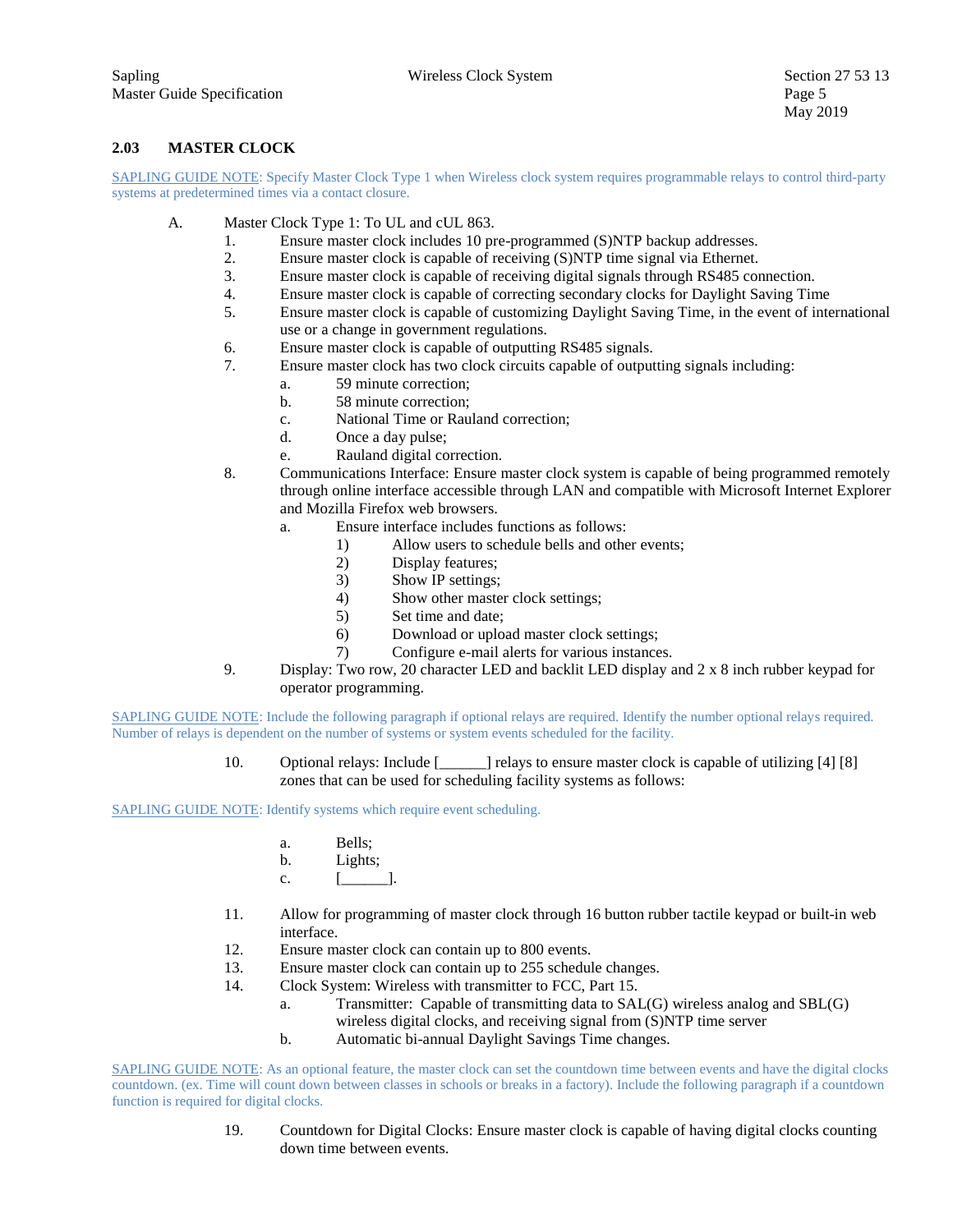- 20. Ensure master clock has internal battery to save settings and operate internal real-time clock for 10 years.
- 21. Input Voltage: 85 V AC 264 V AC, 50/60 Hz.
- 22. Basis of design: Sapling Inc., SMA 3000 Series Master Clock.
- B. Master Clock Type 2: To UL and cUL 863.
	- 1. Ensure master clock includes 10 pre-programmed (S)NTP backup addresses.
	- 2. Ensure master clock is capable of receiving (S)NTP time signal via Ethernet.
	- 3. Ensure master clock is capable of receiving digital signals through RS485 connection.
	- 4. Ensure master clock is capable of correcting secondary clocks for Daylight Saving Time
	- 5. Ensure master clock is capable of customizing Daylight Saving Time, in the event of international use or a change in government regulations.
	- 6. Ensure master clock is capable of outputting RS485 signals.
	- 7. Ensure master clock has two clock circuits capable of outputting signals including:
		- a. 59 minute correction;
		- b. 58 minute correction;
		- c. National Time or Rauland correction;
		- d. Once a day pulse;
		- e. Rauland digital correction.
	- 8. Clock System: Wireless with transmitter to FCC, Part 15.
	- 9. Ensure system is capable of interfacing with GPS, Internet and intranet systems.
	- 10. Allow for programming of master clock through two push button switches on front panel.
	- 11. Ensure master clock is capable of interfacing with both analog and digital secondary clocks.
	- 12. Communications Interface: Ensure master clock system is capable of being programmed remotely through online interface accessible through LAN and compatible with Microsoft Internet Explorer and Mozilla Firefox web browsers.
		- a. Ensure interface includes functions as follows:
			- 1) Display features;
			- 2) Show IP settings;
			- 3) Show other master clock settings;
			- 4) Set time and date;
			- 5) Download or upload master clock settings;
			- 6) Configure e-mail alerts for various instances.
	- 13. Ensure master clock has internal battery to save settings and operate internal real-time clock for 10 years.
	- 14. Input Voltage: 85 V AC 264 V AC, 50/60 Hz.

#### SAPLING GUIDE NOTE: Include the following paragraph is the GPS option is required.

15. GPS: Built-in GPS receiver capable of receiving synchronization signal from satellites with roof mounted antennae and connected with 75 foot long cable with options for 150 or 300 foot cable.

SAPLING GUIDE NOTE: The master clock must be able to act as an (S)NTP Server. Include the following paragraph if a NTP Server is required.

- 16. (S)NTP Server: Ensure master clock is capable of acting as (S)NTP server which other devices can point to receive time through (S)NTP protocol. (optional)
- 17. Basis of Design: Sapling Inc., SMA 2000 Series Master Clock.

### **2.04 REPEATERS**

SAPLING GUIDE NOTE: Repeaters are optional since each Sapling Wireless Analog Clock has a built-in repeater. Please consult with a Sapling representative to help determine if repeaters will be needed. If repeaters are needed, select the repeater type(s) relevant to the project. Network Repeaters should be selected if network is available in the facility.

A. Network Repeater: Capable of receiving time signal through TCP/IP from master clock and compliant with FCC, Part 15.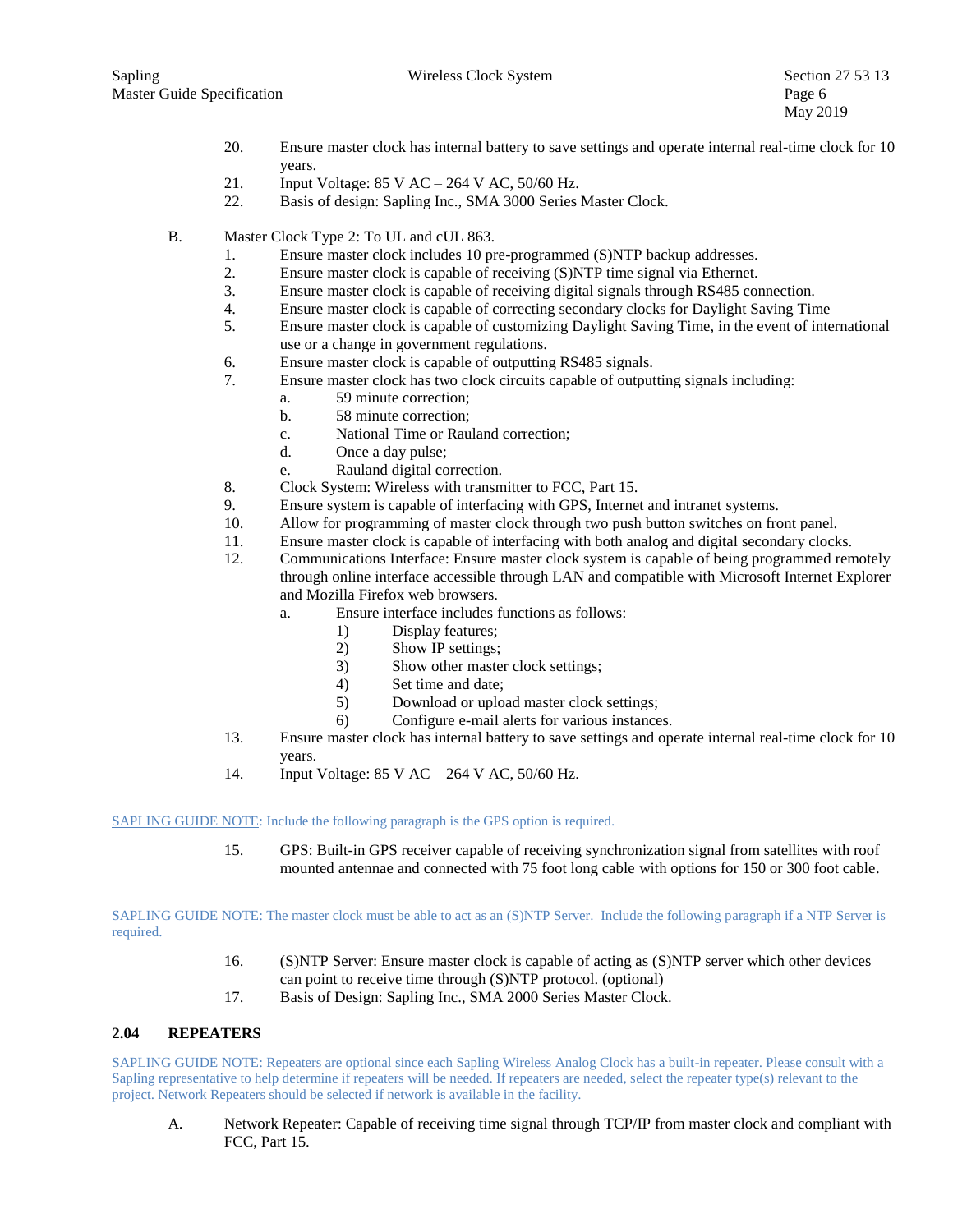- 1. Input Voltage: 85 V AC 264 V AC, 50/60 Hz.;
- 2. Input: RJ45;
- 3. Input source: Master clock;
- 4. RF power output: 30 dBM (1 Watt);
- 5. Frequency hopping technology;
- 6. Mounting: Wall mount;
- 7. Housing: 11 x 8 x 17 inches black smooth surface metal enclosure with 7 inch antennae.
- 8. Basis for design: Sapling Inc., Network Repeater.
- B. Wireless Repeater: Capable of wirelessly transmitting and receiving data and compliant with FCC, Part 15.
	- 1. Input Voltage: 85 V AC 264 V AC, 50/60 Hz.;
	- 2. Input: RS485. Sapling Wireless Communications;
	- 3. Input source: Master clock or Secondary Sapling Wireless Clock;
	- 4. RF power output: 30 dBM (1 Watt);
	- 5. Frequency hopping technology;
	- 6. Mounting: Wall mount;
	- 7. Housing: 11 x 8 x 17 inches black smooth surface metal enclosure.
	- 8. Basis for design: Sapling Inc., Wireless Repeater.

# **2.05 SECONDARY CLOCKS**

- A. Analog Clocks: To UL and cUL 863, designed for wireless system with fully automatic plug and play capability.
	- 1. Ensure secondary clock is capable of receiving wireless signals from master clock.
	- 2. Ensure each secondary clock works as an RF signal repeater, establishing a Mesh Network.

SAPLING GUIDE NOTE: 12 hour display is standard but 24 is available as an option. If standard black or white face is not desirable, custom colors are available and may be specified in the following paragraph. Contact Sapling Inc., directly for other available color combinations.

- 3. Clock display: [12] [24] hour [white face with black numbers] [black face with white numbers]  $[{\rm custom} \, {\sf [}} \, {\sf [}} \, {\sf [} \, {\sf [} \, {\sf [} \, {\sf [} \, {\sf [} \, {\sf [} \, {\sf [} \, {\sf [} \, {\sf [} \, {\sf [} \, {\sf [} \, {\sf [} \, {\sf [} \, {\sf [} \, {\sf [} \, {\sf [} \, {\sf [} \, {\sf [} \, {\sf [} \, {\sf [} \, {\sf [} \, {\sf [} \, {\sf [} \, {\sf [} \, {\sf [} \, {\sf [} \, {\sf [} \, {\sf [} \, {\sf [} \, {\sf [} \, {\sf [} \, {\sf [} \, {\sf [} \, {\sf [$ 
	- a. Size: [Round [9] [12] [16] inches] [Square [9 x 9 ] [12 x 12 ] inches].
- 4. Ensure analog secondary clock is capable of receiving Sapling wireless signals every two (2) or four (4) hours for battery models and every minute for 24 V / 110V model.
- 5. Materials:
	- a. Dial: Polystyrene
	- b. Case: Shallow profile, smooth surface SlimLine ABS
	- c. Crystal: Shatter-proof, side-molded, polycarbonate.
- 6. Hand tolerance:
	- a. Hour and minute hands:  $\pm 1/4$  minute.
	- b. Second hand:  $\pm$  1/2 minute.
- 7. Power Requirements: [Battery operated] [24V AC] [24 V DC] [110 V AC, 60 Hz] [220 V AC, 50 Hz].

SAPLING GUIDE NOTE: Sapling Inc., recommends using Duracell Procell batteries for battery applications. Choose the following paragraph if clocks are to be battery operated.

- a. Batteries: 2 "D" cell batteries.
	- 1) Basis for design: Duracell Procell "D" Cell batteries.
- 8. Basis of design: Sapling Inc., [SAL(G) Series Wireless Round Clock] [SAL(G) Series Wireless Square Clock].
- B. Digital Clocks: To UL and cUL 863, designed for wireless system.
	- 1. Ensure secondary clock is capable of receiving wireless signals from master clock.
	- 2. Ensure each secondary clock works as an RF signal repeater, establishing a Mesh Network.
	- 3. Display: High-efficiency red LED numeral display with [4] [6] digits.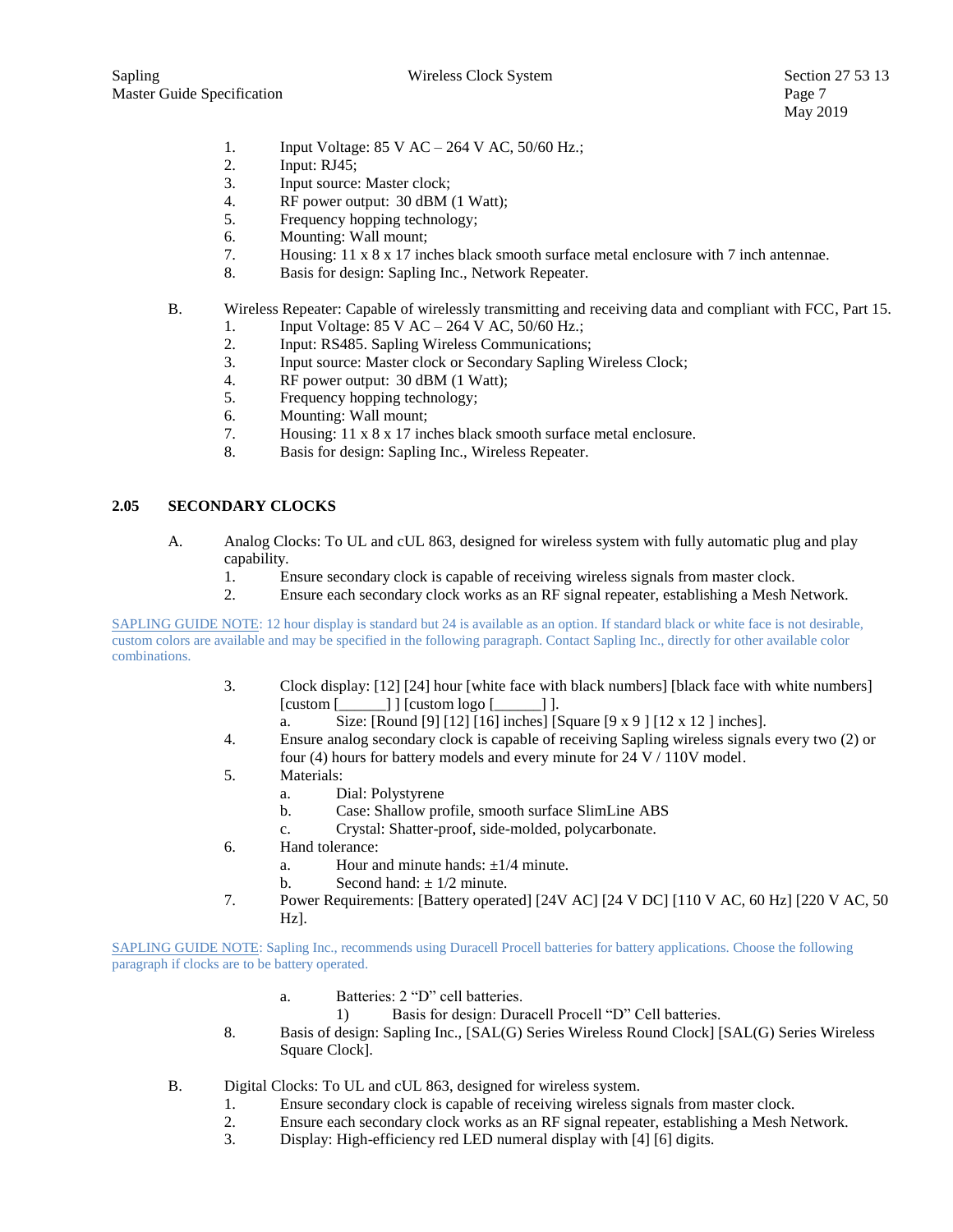- a. Display size: [2.5] [4.0] inches
- b. Format: [12] [24]
- c. Brightness: Ensure display has four levels of brightness adjustment.
- d. Bezel:
	- 1) Smooth surface, red colored.

SAPLING GUIDE NOTE: For 4 digit display clocks choose either the 4.69 x 10.31 inches or the 6.75 x 13.31 inches bezel sizes. For 6 digit display clocks choose either the 4.69 x 13.56 inches or the 6.75 x 18.31inches bezel sizes.

## 2) Bezel size: [4.69 x 10.31] [6.75 x 10.31] [4.69 x 13.56] [6.75 x 18.31] inches.

SAPLING GUIDE NOTE: For visibility from 100 feet away choose either the 4.69 x 10.31 inches or the 6.75 x 13.31 inches bezel sizes. For visibility from 250 feet away choose either the 4.69 x 13.56 inches or the 6.75 x 18.31inches bezel sizes.

- 3) Visibility: [100] [250] feet minimum.
- e. "BELL", "FirE" messaging capabilities.
- f. Alternating Time/Date functionality.
- 4. Ensure system is capable of receiving wireless signals every minute.
- 5. Ensure digital clock has brightness scheduling capabilities for setting the display vibrance at different times during the day.
- 6. Power Requirements: [24 V AC, 60 Hz] [110 V AC, 50/60 Hz] [230 V AC, 50/60 Hz].
- 7. Clock mounting: [ABS surface mount housing] [ABS double mount housing].

SAPLING GUIDE NOTE: Choose the SBL 3200 Series Digital Wireless Clock if the clock is to be used in conjunction with an Elapsed Timer. Choose the SBL 3300 Series Digital Clock if the clock is to be used with the Elapsed Timer and/or a relay output.

- 8. Relay Outputs: Two programmable, mechanical relays. (optional for SBL 3300 only) a. Current Ratings: [24V AC, 1A] [110V AC, .3A]
- 9. Ensure relays are capable of providing the following outputs: (optional for SBL 3300 only)
	- a. 59 minute correction;
	- b. 58 minute correction;
	- c. National Time or Rauland correction;
	- d. Rauland digital correction;
	- e. Once-a-day pulse.
- 10. Elapsed Timer Interface: Input for receiving pulses to activate count up or countdown functions.
- 11. Basis of design: Sapling Inc., [SBL(G) 3100 Series Digital Wireless Clock] [SBL(G) 3200 Series Digital Wireless Clock] [SBL(G) 3300 Series Digital Wireless Clock].

#### **2.06 ACCESSORIES**

A. Elapsed Timer Control Panel: Interface capability with [SBL(G) 3200 Series] [SBL(G) 3300 Series] digital clock.:

- 1. Capable of working with 4-digit or 6-digit digital clocks.
- 2. Count up functionality from 00:00:00 to 99:59:59.
- 3. Programmable countdown functionality starting at 99:59:59.
- 4. Customizable backlit buttons.
- 5. Ensure timer is capable of controlling digital clock functions.
- 6. Ensure timer is capable of activating relay at completion of count down on the digital clock (SBL 3300 Series only)
- 7. Basis of design: Sapling Inc., Digital Elapsed Timer.
- B. Signal and Control Circuits: Manufacturer's recommended stranded, single conductors or twisted pair cable.
- C. Data Circuits: Category 5 minimum, twisted pair cable.

SAPLING GUIDE NOTE: Clock systems work best when all of the components come from a single manufacturer. However, it is possible for components from manufacturers to be mixed within a system as long as the components are compatible. In renovation projects existing systems may differ from new additions to the system. Check with the manufacturers of both the existing system and the new components to ensure compatibility before specifying different manufacturers of the components. It is recommended that for new projects all system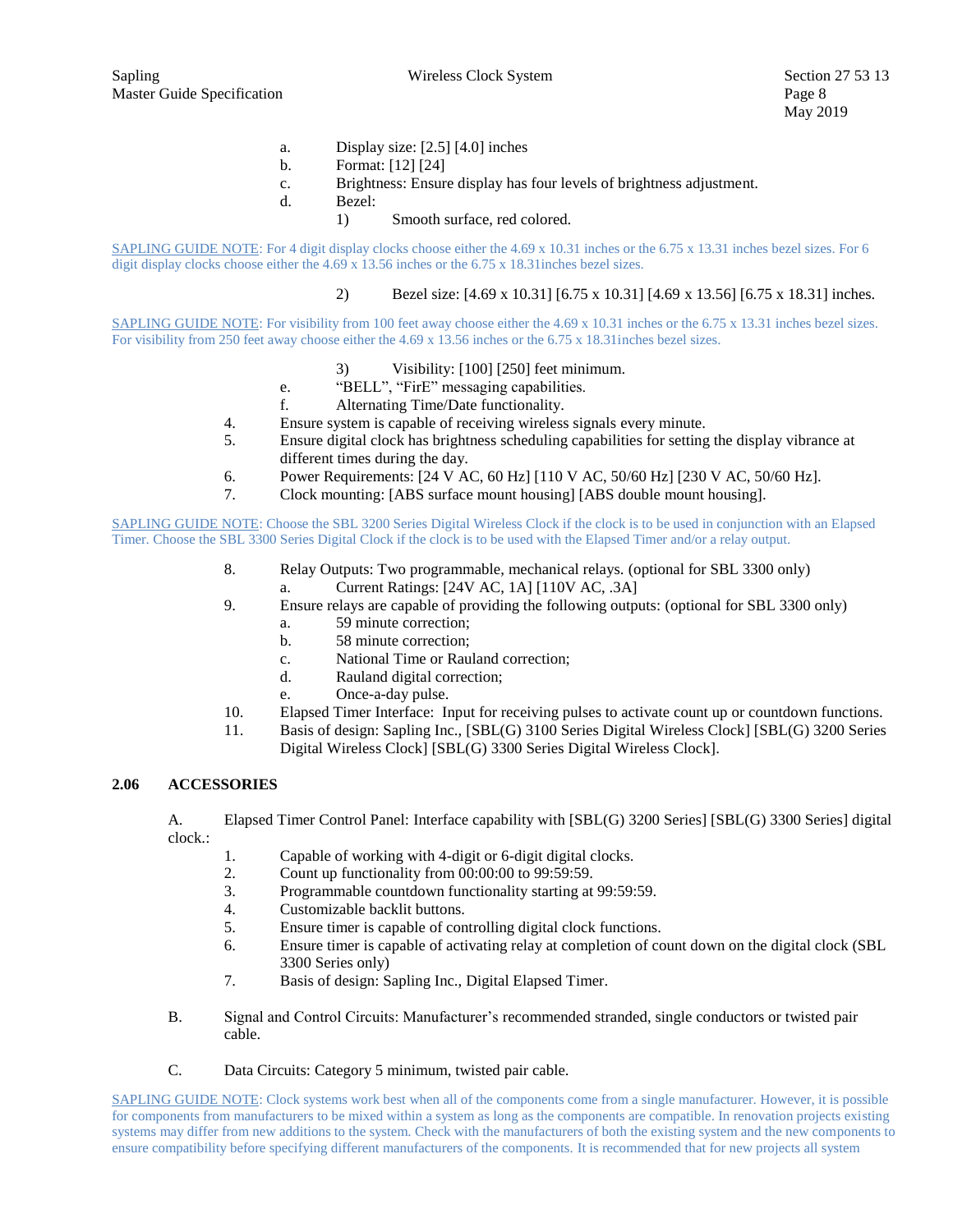components come from the same manufacturer.

#### **2.07 SOURCE QUALITY CONTROL**

A. Ensure clock system components and accessories are supplied or approved in writing by single manufacturer.

# **2.08 PRODUCT SUBSTITUTIONS**

A. Substitutions: [In accordance with Section 01 23 13 - Product Substitution Procedures] [No substitutions permitted].

#### **3 EXECUTION**

#### **3.01 INSTALLERS**

- A. Use only installers with [3] years minimum experience with work similar to work of this Section.
- B. Ensure all clock system components are installed by single communications and electronics subcontractor.

## **3.02 EXAMINATION**

- A. Verification of Conditions: Verify that conditions of substrate previously installed under other Sections or Contracts are acceptable for clock system installation in accordance with manufacturer's written recommendations.
	- 1. Visually inspect substrate in presence of Consultant.
	- 2. Ensure surfaces are free of snow, ice, frost, grease and other deleterious materials.
	- 3. Proceed with installation only after unacceptable conditions have been remedied and after receipt of written approval to proceed from Consultant.
- B Start of clock system installation indicates installer's acceptance of substrate installation conditions.

### **3.03 INSTALLATION**

SAPLING GUIDE NOTE: Refer to the insulation manufacturer's current installation guide for detailed information regarding installation.

- A. Install wireless clock system in accordance with manufacturer's written recommendations and in accordance with NFPA 70E.
- B. Integrate clock system with Owner's electrical and communications network.
- C. Install wiring in accordance with requirements of local Authority Having Jurisdiction. 1. Do cabling in accordance with Section [27 15 00 - Communications Horizontal Cabling].
- D. Conceal wiring except in unfinished spaces and as approved in writing by Consultant.
- E. Install clocks only after painting and other finish work is completed in each room.
- F. Install clocks and other devices square and plumb.

# **3.04 FIELD QUALITY CONTROL**

A. Field Inspection: Coordinate field inspection in accordance with Section [01 45 00 - Quality Control].

SAPLING GUIDE NOTE: Specify requirements if manufacturers are to provide field quality control with onsite personnel for instruction or supervision of product installation, application, or construction. Manufacturer field reports are included under PART 1, Action and Informational Submittals.